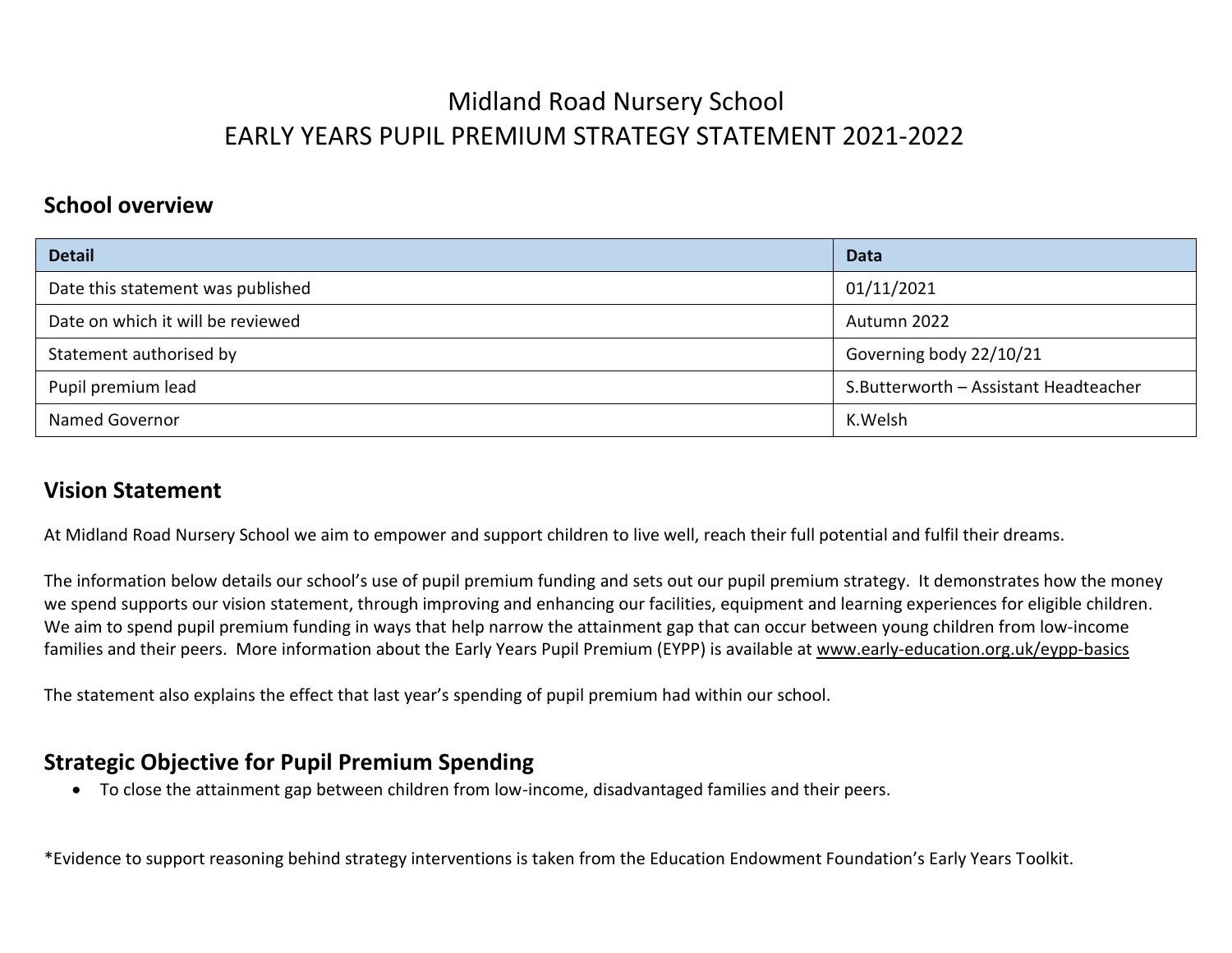### **Barriers to Learning**

This details the key challenges to achievement that we have identified among our disadvantaged pupils.

| <b>Barrier</b> | Detail of barrier to learning                                                  |
|----------------|--------------------------------------------------------------------------------|
|                | Speech, language and communication difficulties                                |
|                | Low self-confidence and self-esteem                                            |
|                | Difficulties in self-regulation and managing feelings                          |
|                | Physical difficulties and lack of regular access to outdoor space              |
|                | Lack of experiences in the wider world                                         |
|                | Limited access to a wide range of sensory equipment, resources and experiences |
|                | Inconsistent attendance at school                                              |

### **Intended outcomes – 2021 - 2022**

The table below explains the outcomes we are aiming for **by the end of our current strategy plan**, and how we will measure whether they have been achieved.

| <b>Detail</b>                                 | Data        |
|-----------------------------------------------|-------------|
| Total Number of Children on roll              | 104         |
| Total Number of Eligible EYPP Children        | 14          |
| Proportion of Pupil Premium Eligible Children | 13%         |
| Funding for the Autumn Term                   | £800.00     |
| Funding for the Spring Term                   | £1400.00    |
| Funding for the Summer Term                   | <b>£TBC</b> |
| Total Budget for this Academic Year           | £2200.00    |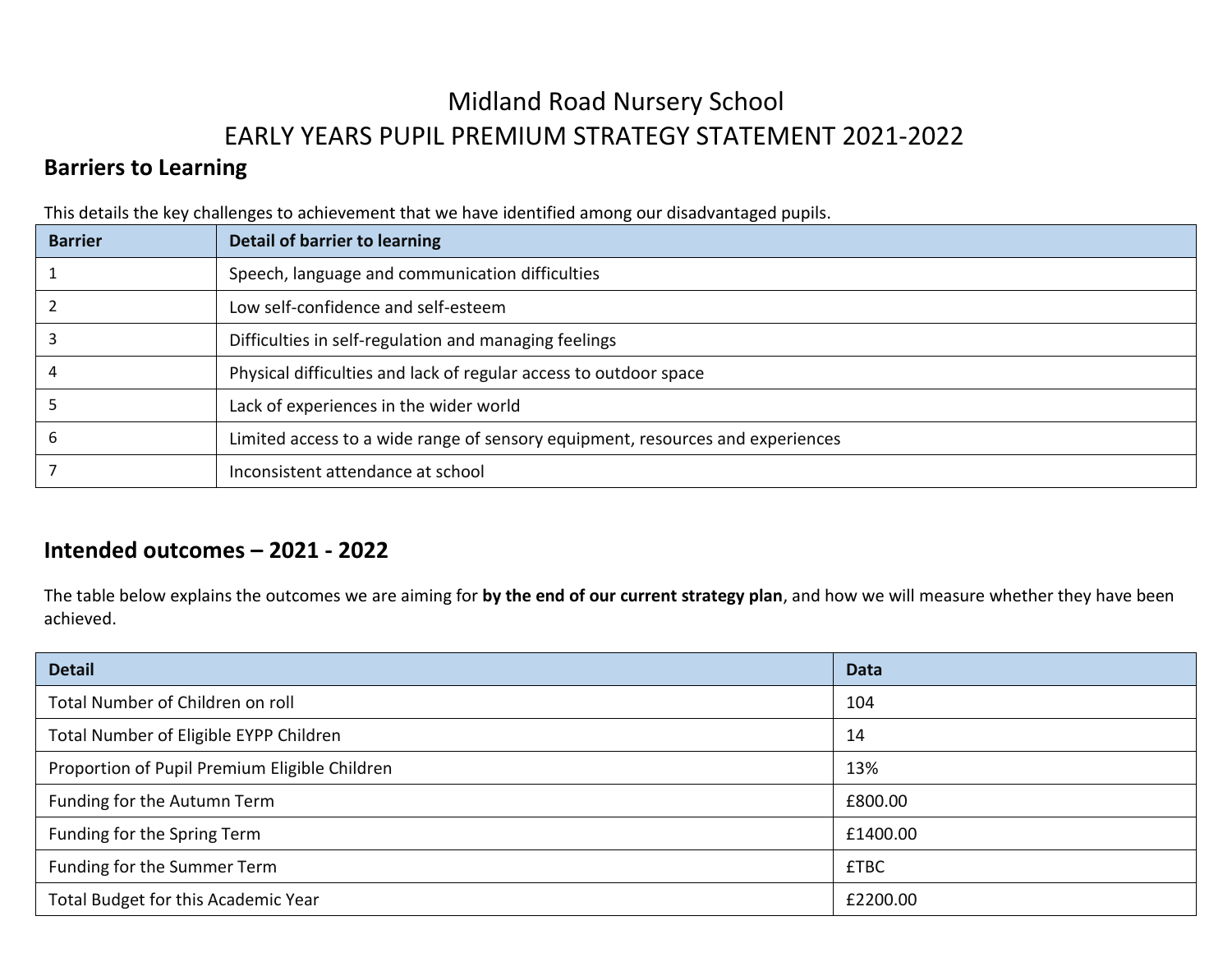#### **Academic Year 2021-2022**

|                                                                                                                                  |                                                                                                                          | <b>INTENT</b>                                 |                                                                                                                                                                                                                                                        | <b>IMPLEMENTATION</b>                                                                                                                                                  |                                                                                                                                                                                                         |                                                                   | <b>IMPACT</b>                                                                                                                   |                                                                                                                                            |
|----------------------------------------------------------------------------------------------------------------------------------|--------------------------------------------------------------------------------------------------------------------------|-----------------------------------------------|--------------------------------------------------------------------------------------------------------------------------------------------------------------------------------------------------------------------------------------------------------|------------------------------------------------------------------------------------------------------------------------------------------------------------------------|---------------------------------------------------------------------------------------------------------------------------------------------------------------------------------------------------------|-------------------------------------------------------------------|---------------------------------------------------------------------------------------------------------------------------------|--------------------------------------------------------------------------------------------------------------------------------------------|
|                                                                                                                                  | <b>Objectives</b>                                                                                                        | <b>Focus</b>                                  | <b>Barrier Addressed</b>                                                                                                                                                                                                                               | <b>How/Action Required</b>                                                                                                                                             | <b>Evidence to</b><br><b>Support this</b><br>Approach (EEF Early<br>Years Toolkit *)                                                                                                                    | <b>Resources</b>                                                  | Cost/<br>amount<br>allocated                                                                                                    | <b>Success Impact Criteria</b>                                                                                                             |
| <b>TEACHING</b><br>(e.g.,<br>professional<br>development,<br>recruitment<br>and retention)                                       | To develop staff<br>skills in in<br>promoting<br>children's<br>communication<br>and language<br>skills.                  | Supporting<br>children's<br>learning<br>needs | Speech, language<br>and communication<br>difficulties                                                                                                                                                                                                  | <b>Staff Training - Interacting or</b><br>Interfering<br>Led by Julie Fisher                                                                                           | High Impact<br>+6 months<br>Extensive<br>evidence<br>demonstrating<br>the impact of<br>communication<br>and language<br>approaches.<br>Training is likely<br>to enhance the<br>benefits on<br>learning. | External<br>Trainer<br>Venue                                      | Autumn<br>Term<br>2021<br>£350.00<br>for the<br>trainer                                                                         | Teaching will be highly<br>effective.<br>Children will make<br>expected or above<br>expected progress in<br>communication and<br>language. |
| <b>TARGETED</b><br><b>ACADEMIC</b><br><b>SUPPORT</b><br>(e.g, tutoring,<br>one-to-one<br>support<br>structured<br>interventions) | To develop<br>children's gross<br>motor physical<br>skills in line with<br>age appropriate<br>progress and<br>attainment | Supporting<br>children's<br>learning<br>needs | <b>Physical Difficulties</b><br>Low confidence and<br>self-esteem<br>Difficulties in self-<br>regulation.<br>Speech, language<br>and communication<br>difficulties<br>Supporting<br>children's Social,<br><b>Emotional and</b><br><b>Mental Health</b> | <b>Weekly Dance for Life sessions.</b><br>One staff member to lead and<br>provide consistency for the group<br>attending and remain with Dance<br>for Life instructor. | Moderate Impact<br>+3 months<br>Combining<br>physical activity<br>with strategies to<br>promote self-<br>regulation can<br>have a positive<br>impact on<br>learning.                                    | Dance for<br>Life<br>instructor<br>Use of the<br>hall<br>Lead EYP | Autumn<br>Term<br>2021<br>£1050.00<br>(for 30)<br>sessions<br>in 15<br>weeks)<br>Spring<br>Term<br>2022<br>£910.00<br>(for $26$ | Children's physical skills<br>will develop at<br>appropriate rates.<br>Children will demonstrate<br>age appropriate listening<br>skills.   |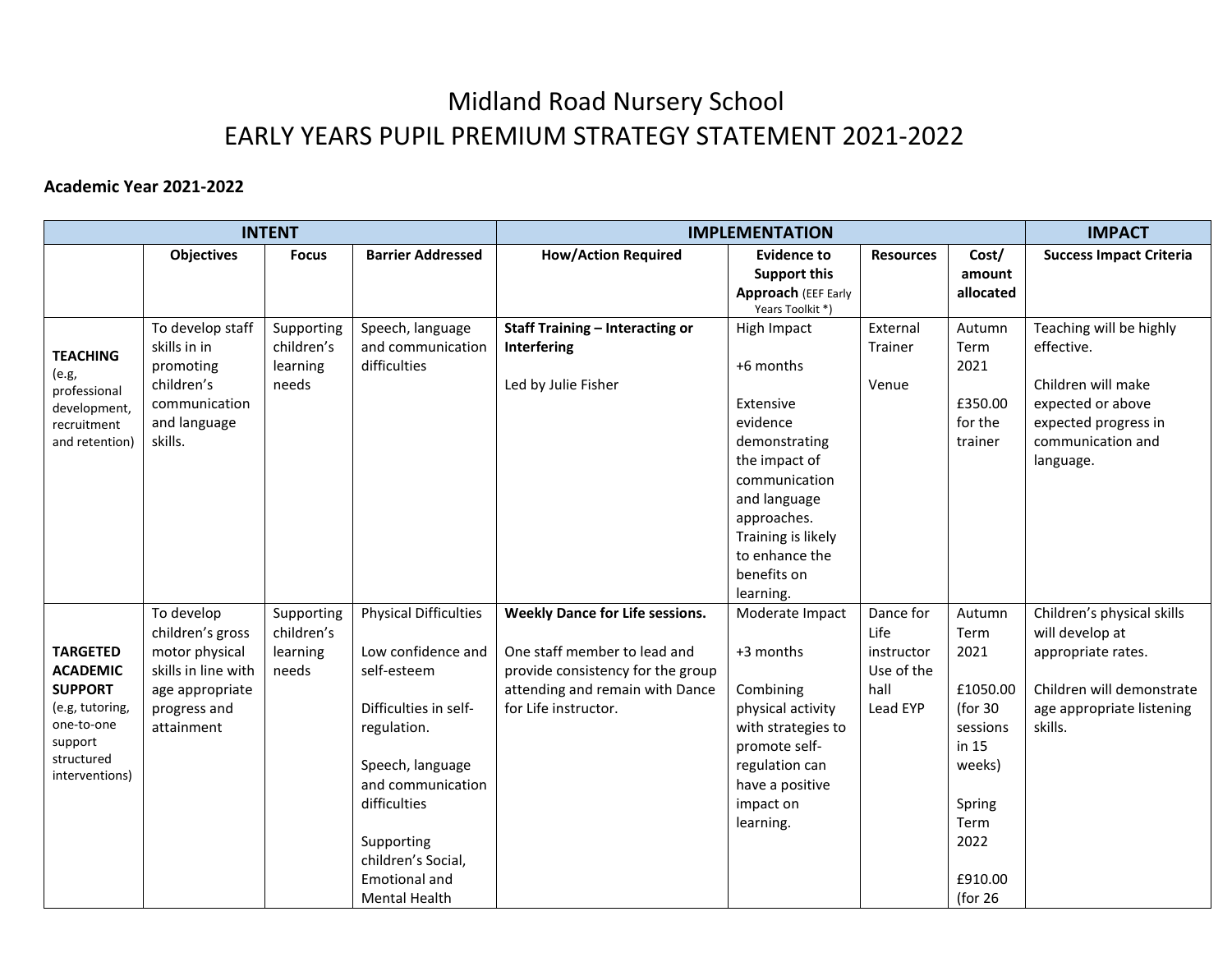|                                                                                                             |                                                                                                                                                                      |                                                                                                           |                                                                                                                                                                                                                                               |                                                                                                                                                                                                                                                                                               |                                                                                                                                                                           |                                          | sessions<br>in $13$<br>weeks)                                                                                                                                  |                                                                                                                                                                                                                                                                                                                         |
|-------------------------------------------------------------------------------------------------------------|----------------------------------------------------------------------------------------------------------------------------------------------------------------------|-----------------------------------------------------------------------------------------------------------|-----------------------------------------------------------------------------------------------------------------------------------------------------------------------------------------------------------------------------------------------|-----------------------------------------------------------------------------------------------------------------------------------------------------------------------------------------------------------------------------------------------------------------------------------------------|---------------------------------------------------------------------------------------------------------------------------------------------------------------------------|------------------------------------------|----------------------------------------------------------------------------------------------------------------------------------------------------------------|-------------------------------------------------------------------------------------------------------------------------------------------------------------------------------------------------------------------------------------------------------------------------------------------------------------------------|
|                                                                                                             | To develop<br>children's<br>language skills<br>To raise<br>children's<br>attainment in<br>communication<br>and language.                                             | Supporting<br>children's<br>learning<br>needs                                                             | Speech, language<br>and communication<br>difficulties<br>Difficulties in self-<br>regulation and<br>managing feelings<br>Low self-confidence<br>and self-esteem<br>Supporting<br>children's Social,<br><b>Emotional and</b><br>Mental Health. | Weekly sessions with a musician.<br>Pianist to work with children<br>every week in structured music<br>sessions.                                                                                                                                                                              | High Impact<br>+6 months<br>Consistent<br>evidence that<br>shows positive<br>benefits for<br>young children's<br>learning.                                                | Pianist<br>Musical<br><b>Instruments</b> | Autumn<br>Term<br>2021<br>£750.00<br>(for $15$<br>sessions<br>in 15<br>weeks)<br>Spring<br>Term<br>2022<br>£650.00<br>(for $13$<br>sessions<br>in 13<br>weeks) | Children's speech and<br>language skills will<br>develop appropriately.<br>Children will demonstrate<br>age appropriate listening<br>skills.                                                                                                                                                                            |
| <b>WIDER</b><br><b>STRATEGIES</b><br>(for example,<br>related to<br>attendance,<br>behaviour,<br>wellbeing) | To raise<br>children's<br>attainment in<br>communication<br>and language<br>and improve<br>children's<br>listening skills.<br>To raise<br>attainment in<br>Literacy. | Supporting<br>children's<br>learning<br>needs<br>Supporting<br>Parental<br>Engageme<br>nt and<br>Learning | Speech, language<br>and communication<br>needs<br>Difficulties in self-<br>regulation                                                                                                                                                         | Core story book<br>Each half term the core story<br>book is purchased for all EYPP<br>eligible children and sent home.<br>Parents are encouraged to read<br>the book frequently with their<br>child.<br>Staff members record the core<br>story for parents to watch via<br>Learning Journals. | High Impact<br>+6 months<br>Reading to young<br>children and<br>encouraging them<br>to answer<br>questions and<br>talk about the<br>story is an<br>effective<br>approach. | Core Story<br>purchase                   | Autumn<br>Term<br>2021<br>£160.00<br>Spring<br>Term<br>2022<br>£280.00                                                                                         | Children will demonstrate<br>age appropriate listening<br>skills.<br>Children will develop a<br>love of books and be able<br>to talk about their<br>favourite books.<br>Children's communication<br>and language will develop<br>appropriately and children<br>will demonstrate an<br>increased range of<br>vocabulary. |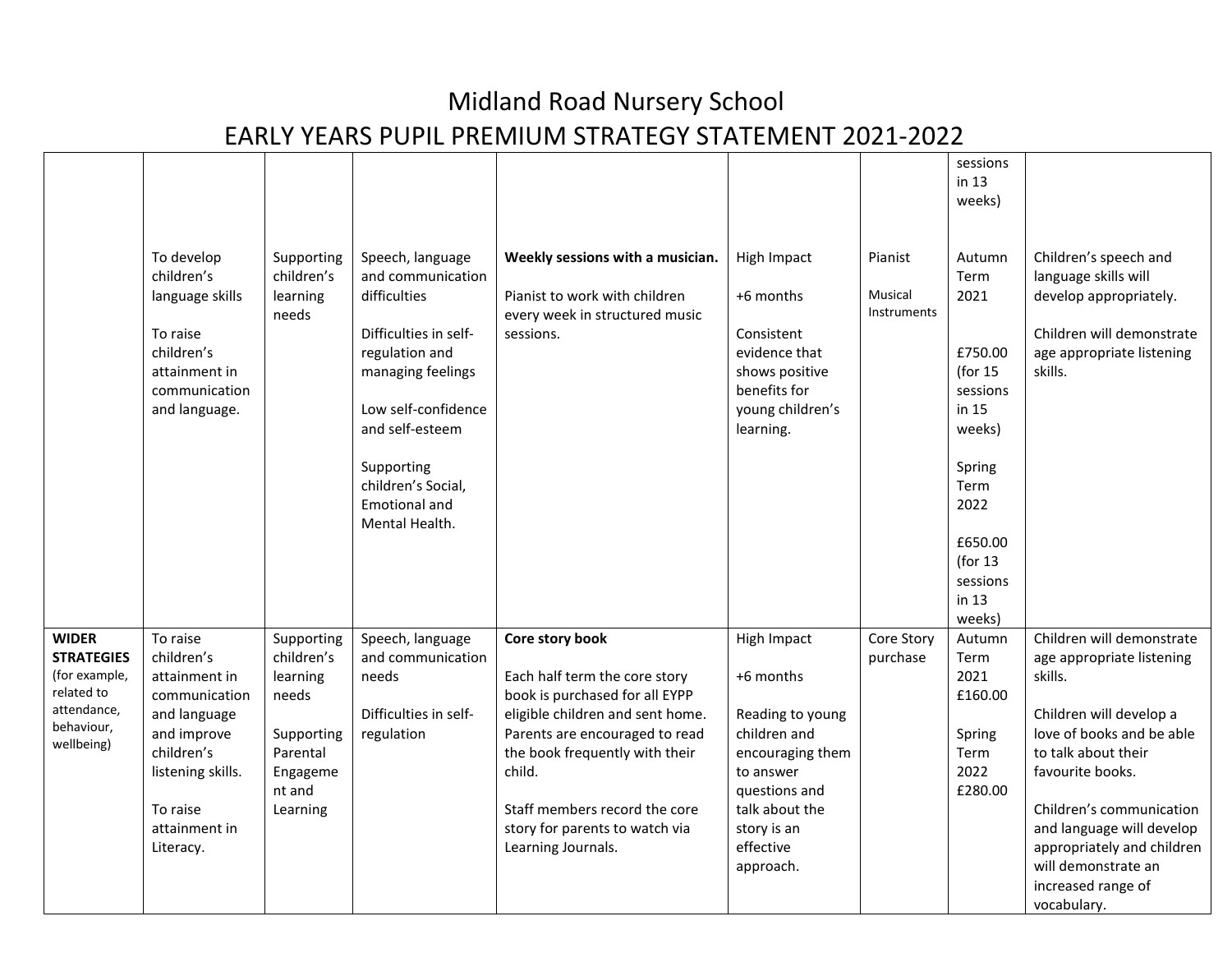| To improve<br>attendance.<br>To encourage<br>back and forth<br>conversation<br>between<br>children and<br>their parents.<br>To develop<br>parental<br>confidence in<br>supporting<br>children's<br>learning at<br>home.                         | Supporting<br>children's<br>learning<br>needs<br>Supporting<br>parental<br>engageme<br>nt | Inconsistent<br>attendance at<br>school<br>Speech, language<br>and communication<br>difficulties                                                                         | <b>Additional Home Visits</b><br>Additional home visits to support<br>ongoing regular attendance and<br>home learning.<br>Sensory based home learning<br>packs provided. Staff will<br>demonstrate and model use of<br>the resources during home visits. | Moderate Impact<br>+4 months<br>Approaches that<br>focus on<br>developing<br>parents own skills<br>can have a<br>moderate positive<br>impact. | Sensory<br>resources<br>for home<br>learning<br>packs            | Autumn<br>Term<br>2021<br>£10.00<br>per bag<br>Total<br>£80.00<br>Spring<br>Term<br>2022<br>£140 | Children's attendance will<br>improve.                               |
|-------------------------------------------------------------------------------------------------------------------------------------------------------------------------------------------------------------------------------------------------|-------------------------------------------------------------------------------------------|--------------------------------------------------------------------------------------------------------------------------------------------------------------------------|----------------------------------------------------------------------------------------------------------------------------------------------------------------------------------------------------------------------------------------------------------|-----------------------------------------------------------------------------------------------------------------------------------------------|------------------------------------------------------------------|--------------------------------------------------------------------------------------------------|----------------------------------------------------------------------|
| To raise<br>attainment in<br>Literacy.<br>To raise<br>children's<br>attainment in<br>communication<br>and language<br>and develop<br>listening skills.<br>To encourage<br>parental<br>engagement<br>and confidence<br>in accessing the<br>arts. | Widening<br>children's<br>life<br>experience                                              | Lack of experiences<br>in the wider world<br>Speech, language<br>and communication<br>difficulties<br>Supporting<br>children's social,<br>emotional and<br>mental health | <b>Theatre Trips</b><br>During the Autumn term children<br>will visit Theatre to watch<br>Children will have opportunities<br>to read the story before the visit<br>and take part in follow up<br>activities linked to the story.                        | High Impact<br>+6 months<br>There is evidence<br>that encouraging<br>children to talk<br>about stories is an<br>effective<br>approach.        | <b>Tickets for</b><br>theatre<br>trip<br>Transport<br>to theatre | Autumn<br>Term<br>2021<br>£20.00<br>per ticket<br>Total<br>£160.00                               | Children's communication<br>and language skills will be<br>improved. |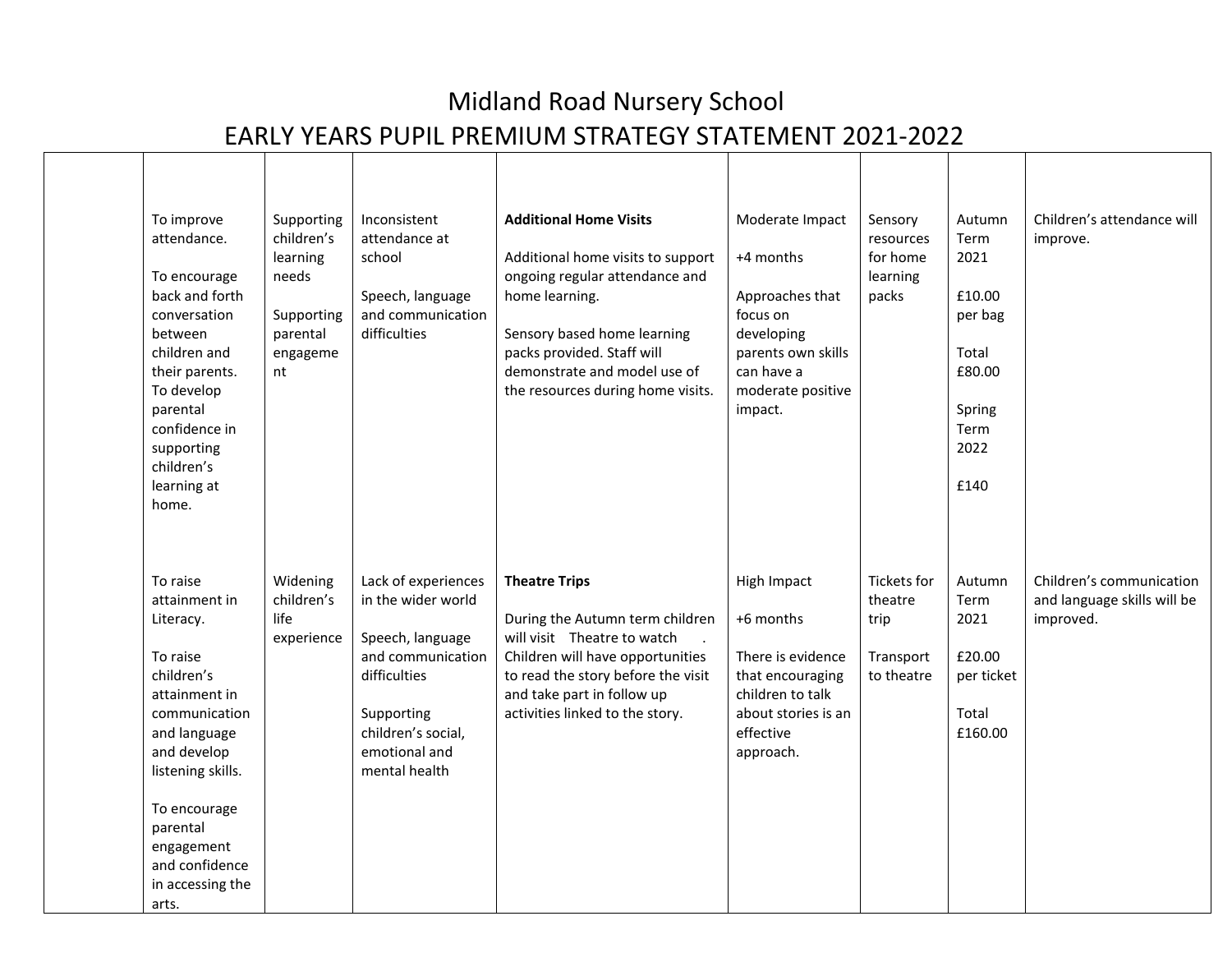|                          | To raise<br>attainment in<br>physical<br>development.<br>To improve<br>balance and co-<br>ordination | Supporting<br>children's<br>learning<br>needs | Physical difficulties<br>and lack of regular<br>access to outdoor<br>space<br>Supporting<br>children's social,<br>emotional and<br>mental health | <b>Balance Bikes</b><br>Balance bikes will be purchased<br>to support and develop children's<br>balance and co-ordination skills. | Moderate Impact<br>+3 months<br>There are<br>indications that<br>physical activity,<br>including outdoor<br>play, can support<br>children's<br>learning. | Balance<br>bikes<br>Outdoor<br>space | £460.00<br>for $4$<br>bikes | Children's physical skills<br>will be at age appropriate<br>levels.<br>Children's confidence and<br>self-esteem will be<br>improved. |
|--------------------------|------------------------------------------------------------------------------------------------------|-----------------------------------------------|--------------------------------------------------------------------------------------------------------------------------------------------------|-----------------------------------------------------------------------------------------------------------------------------------|----------------------------------------------------------------------------------------------------------------------------------------------------------|--------------------------------------|-----------------------------|--------------------------------------------------------------------------------------------------------------------------------------|
| Total<br><b>Spending</b> |                                                                                                      |                                               |                                                                                                                                                  |                                                                                                                                   |                                                                                                                                                          |                                      |                             | £4990.00                                                                                                                             |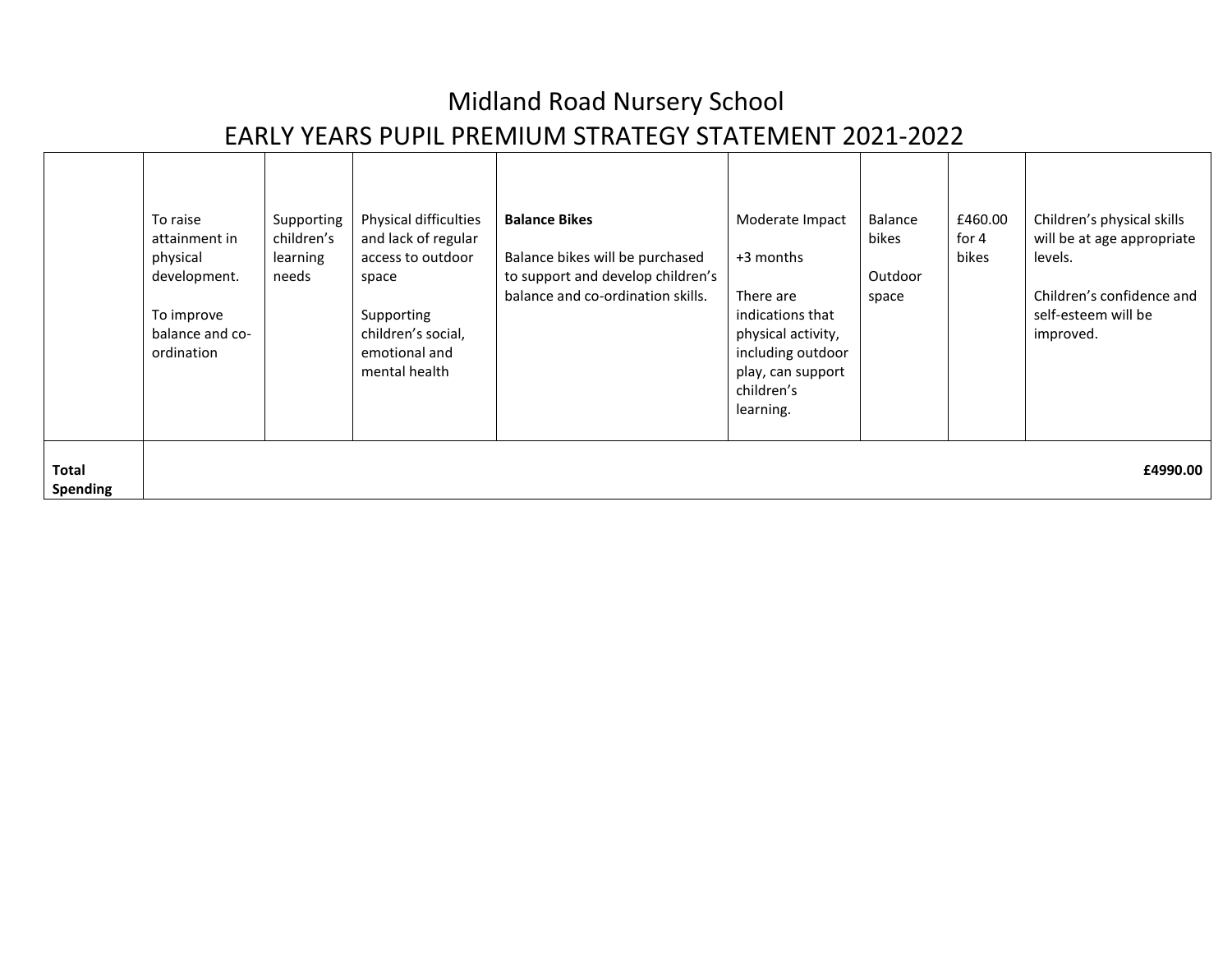## Midland Road Nursery School EARLY YEARS PUPIL PREMIUM STRATEGY STATEMENT 2021-2022 **Part B: Review of outcomes in the previous academic year**

### **Pupil premium strategy Impact Report**

This details the impact that our pupil premium activity had on pupils in the 2020 to 2021 academic year.

| Number of children accessing EYPP funding in 2020-2021 | <b>EYPP Funding received</b>            |          |
|--------------------------------------------------------|-----------------------------------------|----------|
| <b>Autumn term</b>                                     | 12                                      | £1200.00 |
| <b>Spring Term</b>                                     | 15                                      | £1500.00 |
| <b>Summer term</b>                                     | 16                                      | £1600.00 |
|                                                        | Total EYPP funding received:   £4300.00 |          |

#### **Impact of Strategies**

|                       | <b>Expenditure of EYPP funding 2019-2020</b>                | <b>Impact of EYPP interventions</b>                                                               |
|-----------------------|-------------------------------------------------------------|---------------------------------------------------------------------------------------------------|
| <b>Dance for Life</b> | All EYPP children were given the chance to attend the       | Data collection at the end of the academic year 2020-2021 was                                     |
| sessions              | weekly virtual dance session to improve physical skills and | affected by the Covid-19 pandemic. Lockdowns and periods of                                       |
|                       | in particular, gross motor movement. Recordings were        | bubble closures, combined with parental anxiety about sending                                     |
|                       | also provided for families to use again and again.          | children to school, impacted on attendance.                                                       |
| Core story books      | All EYPP children were provided with copies of the core     |                                                                                                   |
|                       | story each half term to take home and read with their       | Attainment in the prime areas was broadly in line with the overall                                |
|                       | parents, to improve literacy skills and support the home    | average of the entire group.                                                                      |
|                       | learning environment.                                       |                                                                                                   |
| <b>Musical Song</b>   | All EYPP children were provided with musical song bags to   | 58% of Pupil Premium children achieved expected or above                                          |
| <b>Bags for Home</b>  | use at home to support communication and language.          | expected progress in the Making Relationships aspect of Personal,                                 |
| <b>Learning</b>       |                                                             | Social and Emotional development. This was 4% higher than the<br>attainment of the overall group. |
| <b>Mark Making</b>    | All EYPP children were provided with mark making packs      |                                                                                                   |
| <b>Packs</b>          | for use at home to support literacy and creative skills.    | 57% of children accessing pupil premium funding achieved                                          |
|                       |                                                             | expected or above expected attainment in Communication and                                        |
|                       |                                                             | Language. This was 4% lower than the overall attainment level.                                    |